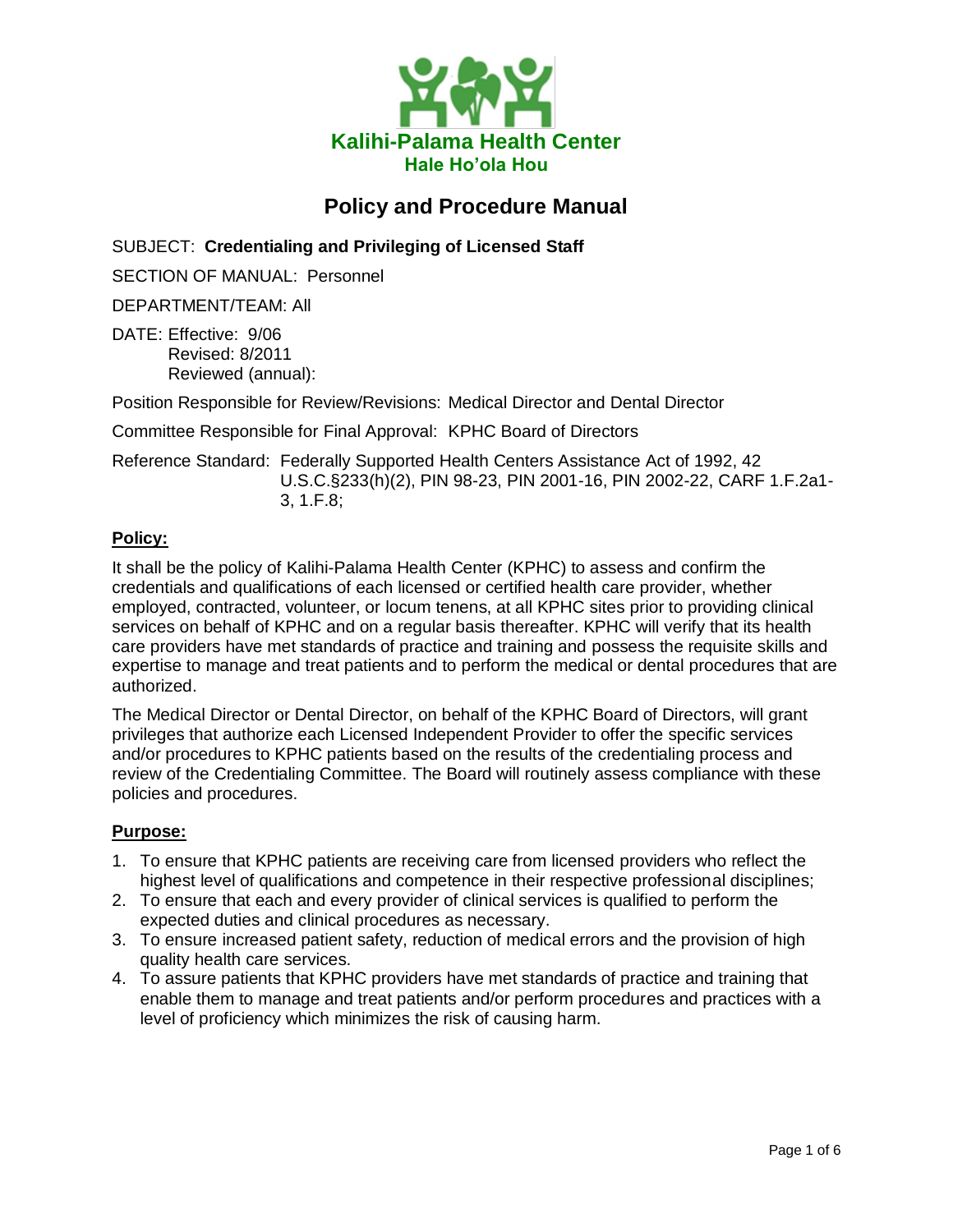#### **Definitions:**

Credentialing - the process of assessing and confirming the qualifications of a licensed or certified health care provider, which includes collecting and verifying information, assessing and interpreting the information, and making decisions about the qualifications of the provider.

Privileging - The process of authorizing a licensed or certified health care provider's specific scope and content of patient care services including the medical or dental procedures he or she can perform. This is performed in conjunction with an evaluation of an individual's clinical qualifications and/or performance.

Licensed Independent Providers – Individuals permitted by law and the organization to provide care and services without direction or supervision, within the scope of the individual's license and consistent with individually granted clinical privileges, including, but not limited to, physician, dentist, nurse practitioner, nurse midwife, physician assistant, psychologist, licensed clinical social worker, licensed marriage and family therapist.

Other Licensed or Certified Health Care Provider – An individual who is licensed, registered, or certified but is not permitted by law to provide patient care services without direction or supervision. Examples include, but are not limited to, registered nurse, licensed practical nurse, medical assistant, laboratory technician, social worker, dental hygienist, registered dietician.

Primary Source Verification - Verification by the original source of a specific credential to determine the accuracy of a qualification reported by an individual health care provider. Examples of primary source verification include, but are not limited to, direct correspondence, telephone verification, internet verification, and reports from a credentials verification organization. The Education Commission for Foreign Medical Graduates (ECFMG), the American Board of Medical Specialties, the American Osteopathic Association Physician Database, or the American Medical Association (AMA) Master File can be used to verify education and training.

Secondary Source Verification - Methods of verifying a credential that are not considered an acceptable form of primary source verification, which may be used when primary source verification is not required. Examples of secondary source verification methods include, but are not limited to, the original credential, notarized copy of the credential, a copy of the credential (when the copy is made from an original by KPHC authorized staff).

#### **Responsibility:**

- 1. It is the responsibility of the Human Resource Department to verify proper credentials of each licensed or certified health care provider.
- 2. It is the responsibility of the supervisor of an Other Licensed or Certified Health Care Provider to review the verified credentials and to grant privileges based on their job description.
- 3. It is the responsibility of the Medical Director for medical providers and the Dental Director for dental providers to review the verified credentials and to grant privileges to each Licensed Independent Provider after consultation with the Credentialing Committee.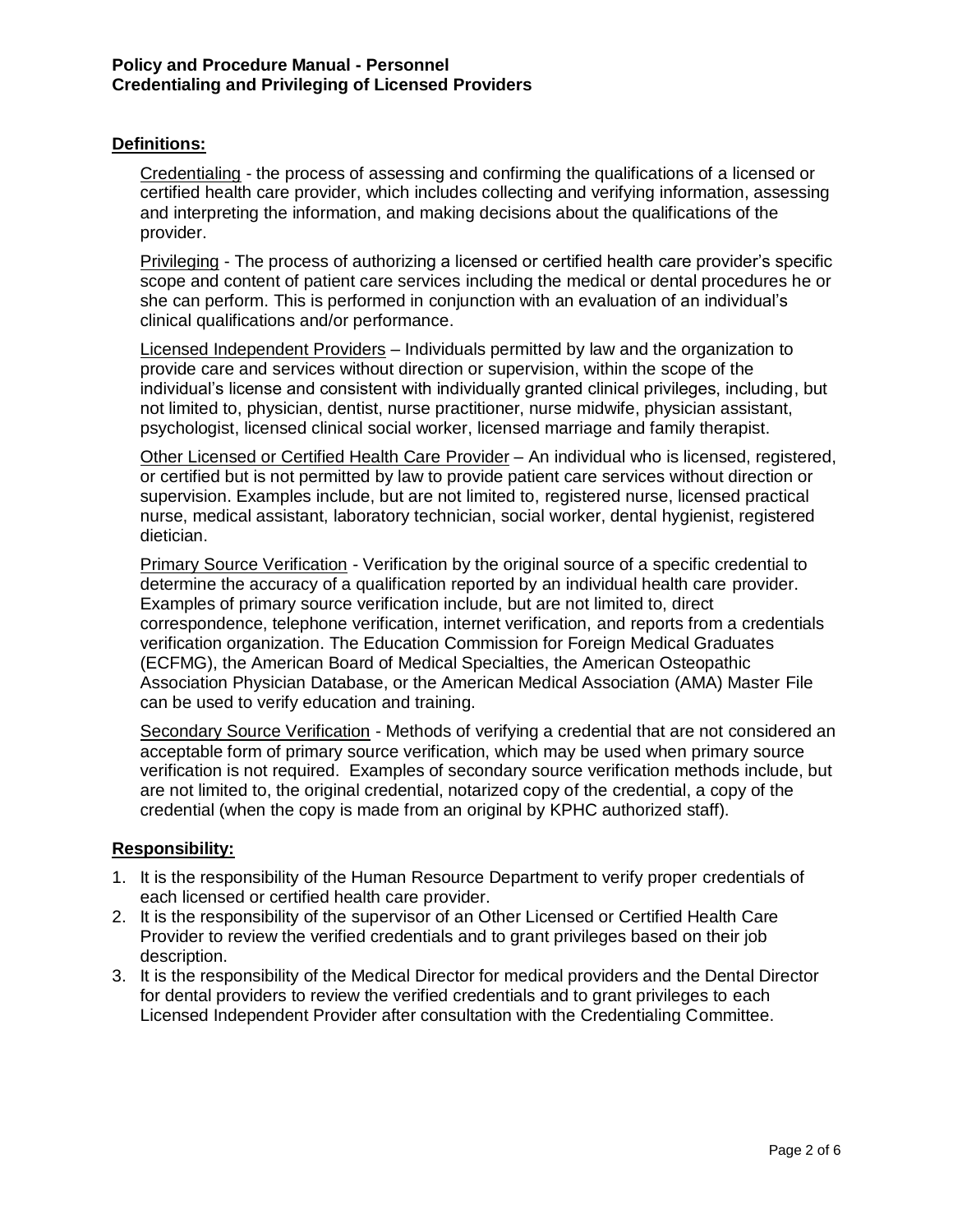# **Forms:**

- *Application for Credentialing and Privileges*
- *Delineation of Clinical Privileges*
- *Request to Credential Providers*
- *Completed Credentials Checklist*
- *Notice to Begin Employment*
- *Application for Renewal of Privileges*
- *KPHC Approval of Clinical Privileges*
- *KPHC Clinical Support Staff Skills Checklist*

# **Procedure:**

# **Credentialing**

- 1. The credentialing process, which may be completed by a credentials verification organization, must follow the requirements of the Joint Commission on Accreditation of Health Care Organizations (JCAHO) or other nationally recognized accrediting organization.
- 2. Credentialing of Licensed Independent Providers requires primary source verification of the following:
	- Current licensure:
	- Board certification:
	- Relevant education, training, or experience;
	- Current competence;
	- National Practitioner Databank query; and
	- Health fitness, or the ability to perform the requested privileges, determined by a statement from the individual that is confirmed by a licensed physician designated by KPHC
- 3. Credentialing of Other Licensed or Certified Health Care Providers requires primary source verification of only the following:
	- Current license, registration or certification
- 4. Credentialing of Licensed Independent Providers and Other Licensed or Certified Providers requires secondary source verification of the following:
	- Government issued picture identification;
	- Drug Enforcement Administration (DEA) registration (as applicable);
	- Narcotics Enforcement Division (NED) registration (as applicable);
	- Hospital admitting privileges (as applicable);
	- Immunization and PPD status; and
	- Life support training (as applicable).
- 5. Credentialing of Other Licensed or Certified Health Care Providers requires only secondary source verification of the following:
	- Education and training
- 6. Verification of current competence for Licensed Independent Providers may be accomplished by:
	- Primary source verification of a course of study from a recognized and certifying educational institution showing that the clinician met or passed a level of training required to perform a defined procedure or management protocol;
	- Direct, first-hand, one-on-one verification by another clinician who possesses the privilege of the particular procedure or management protocol;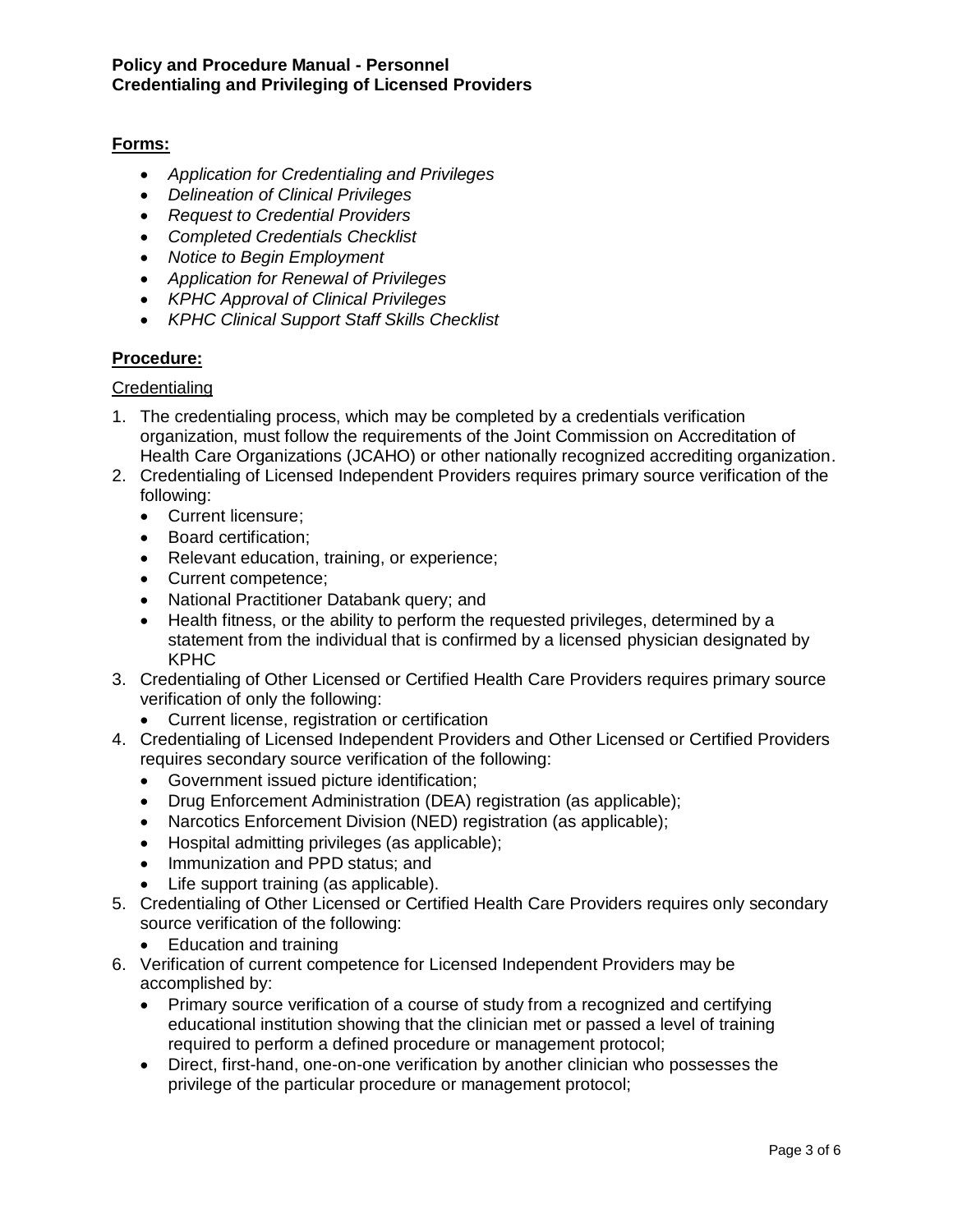#### **Policy and Procedure Manual - Personnel Credentialing and Privileging of Licensed Providers**

- Direct proctoring by a qualified clinician possessing a degree of expertise in the particular procedure or protocol beyond the level of expertise of most primary care providers.
- 7. Verification of current competence for Other Licensed or Certified Health Care Providers requires only a thorough review of clinical qualifications and performance by the provider's supervisor.
- 8. Prior to initializing the credentialing process, all licensed or certified health care providers must complete the *Application for Credentialing and Privileging*, accept an offer of employment or contract, and clear a criminal history background check. A Licensed Independent Provider must also complete the *Delineation of Clinical Privileges* form. The provider's supervisor and an Authorized Director must complete the *Request to Credential Providers* form and forward it to Human Resources.
- 9. Human Resources will perform primary or secondary source verification of credentials or will submit a request for credentials verification to a credentials verification organization.
- 10. After completion of the verification process Human Resources will forward all applicable documents along with a *Completed Credentials Checklist* form to the provider's supervisor, the Medical Director or the Dental Director as applicable.
- 11. For Other Licensed or Certified Health Care Providers, once the supervisor reviews and approves the credentialing a *Notice to Begin Employment* should be submitted to Human Resources and a start date with orientation can be scheduled.
- 12. For Licensed Independent Providers, the Medical Director or Dental Director will present the credentialing documentation to the Credentialing Committee for review.
- 13. The Credentialing Committee is an ad hoc committee appointed by the Medical Director or the Dental Director consisting of three (3) members of the relevant Medical or Dental Staff.
- 14. The Medical Director, Dental Director and Credentialing Committee have authority to request additional information or deny employment or contracted services following the credentials verification review process.
- 15. Employment or contracted services for a Licensed Independent Provider may commence with temporary privileges granted after the completion of the credentials verification process and review by the Medical Director or Dental Director for a maximum of sixty (60) days until full privileges are granted. A *Notice to Begin Employment* should be submitted to Human Resources and a start date with orientation can be scheduled.
- 16. All documentation from the credentialing process will be kept in the provider's Credentialing File as a part of the KPHC Personnel Record.
- 17. Human Resources will maintain a monthly review of each provider's Credentialing File to ensure that all expiring licenses, registrations or certificates are renewed by the provider.
- 18. A provider will be placed on suspension without pay if a license, registration or certificate expires and no renewal is received by Human Resources by the expiration date.

# **Privileging**

- 1. Privileging for Licensed Independent Providers is granted by the Medical Director for medical staff and the Dental Director for dental staff, as delegated by a Board Resolution of the KPHC Board of Directors, after acceptance of the credentials and approval by the Credentialing Committee. A majority vote of the Credentialing Committee is required for authorization to offer privileges and appointment to the Medical or Dental Staff. A *KPHC Approval of Clinical Privileges* form will be completed and the provider will be notified of approval in writing.
- 2. Privileging for Other Licensed or Certified Health Care Providers is completed during the orientation process via a supervisory evaluation based on the job description. A *KPHC Clinical Support Staff Skills Checklist* will be completed.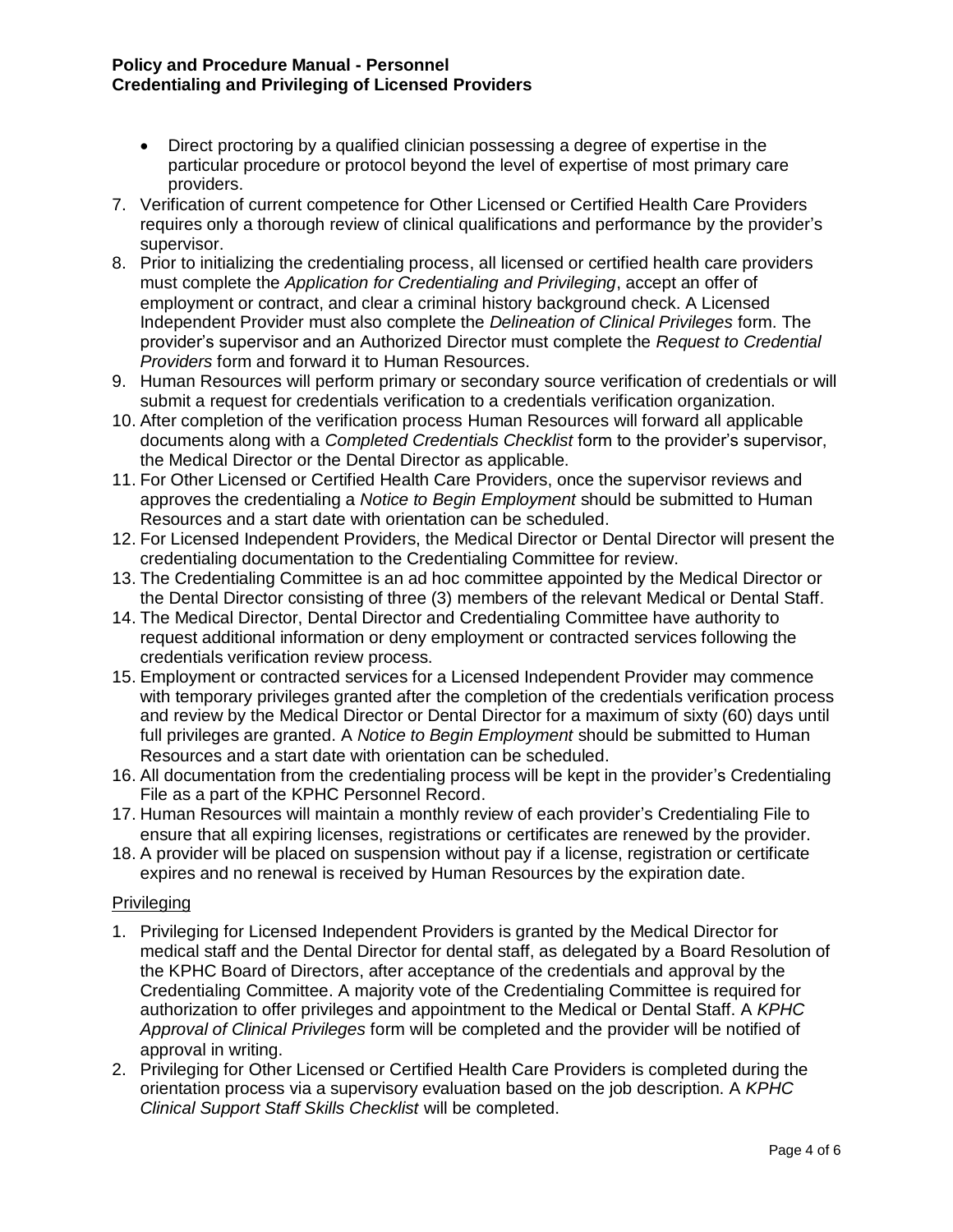#### **Policy and Procedure Manual - Personnel Credentialing and Privileging of Licensed Providers**

- 3. Privileges may be withdrawn at any time where there are concerns regarding a provider's current competence. Corrective remedial action or other practice limitations may be placed on an individual basis as determined by the situation.
- 4. If a decision is made to discontinue or deny clinical privileges, the provider may appeal the decision via the grievance process.
- 5. All documentation from the privileging process, corrective remedial action or other practice limitations will be kept in the provider's Credentialing File as a part of the KPHC Personnel Record.

#### Renewal of Privileges

- 1. The renewal of a Licensed Independent Provider's privileges will occur every two (2) years and will include primary source verification of expiring or expired credentials, a synopsis of Peer Review results for the two-year period and/or any relevant performance improvement or grievance information.
- 2. To initiate the renewal of privileges a Licensed Independent Provider must complete the *Application for Renewal of Privileges* and *Delineation of Clinical Privileges* forms and submit them to Human Resources.
- 3. Human Resources will perform a primary source verification of expiring or expired credentials or submit a request for credentials verification to a credentials verification organization.
- 4. After completion of the verification process Human Resources will forward all applicable documents along with a *Completed Credentials Checklist* form to the Medical Director or the Dental Director as applicable.
- 5. Approval of renewed privileges for Licensed Independent Providers is made by the Medical Director or the Dental Director after approval of the Credentialing Committee. A *KPHC Approval of Clinical Privileges* form will be completed and the provider will be notified in writing.
- 6. The renewal of privileges for Other Licensed or Certified Health Care Providers will occur every two (2) years during their annual evaluation and will include primary source verification of expiring or expired license or certificate by Human Resources and supervisory evaluation of performance that assures that the individual is competent to perform the duties described in the job description. The *KPHC Clinical Support Staff Skills Checklist* will be reviewed and updated.

# Provisional Appointment/Privileges

In the event of an important and immediate patient care need and when a Licensed Independent Provider needs to be hired or contracted for services before the full credentialing process can be conducted and approval received, a provisional appointment/privileges may be given by the Medical Director or Dental Director with the following requirements:

- 1. The *Application for Credentialing and Privileging* and *Delineation of Clinical Privileges* forms must be complete.
- 2. Acceptance must be made of the offer of employment or contract.
- 3. Primary verification of the following must be completed prior to the provider commencing clinical services:
	- Current licensure
	- Current competence
	- Results of National Practitioner Data Bank query
- 4. Secondary verification of the following must be completed:
	- Drug Enforcement Administration (DEA) registration (as applicable);